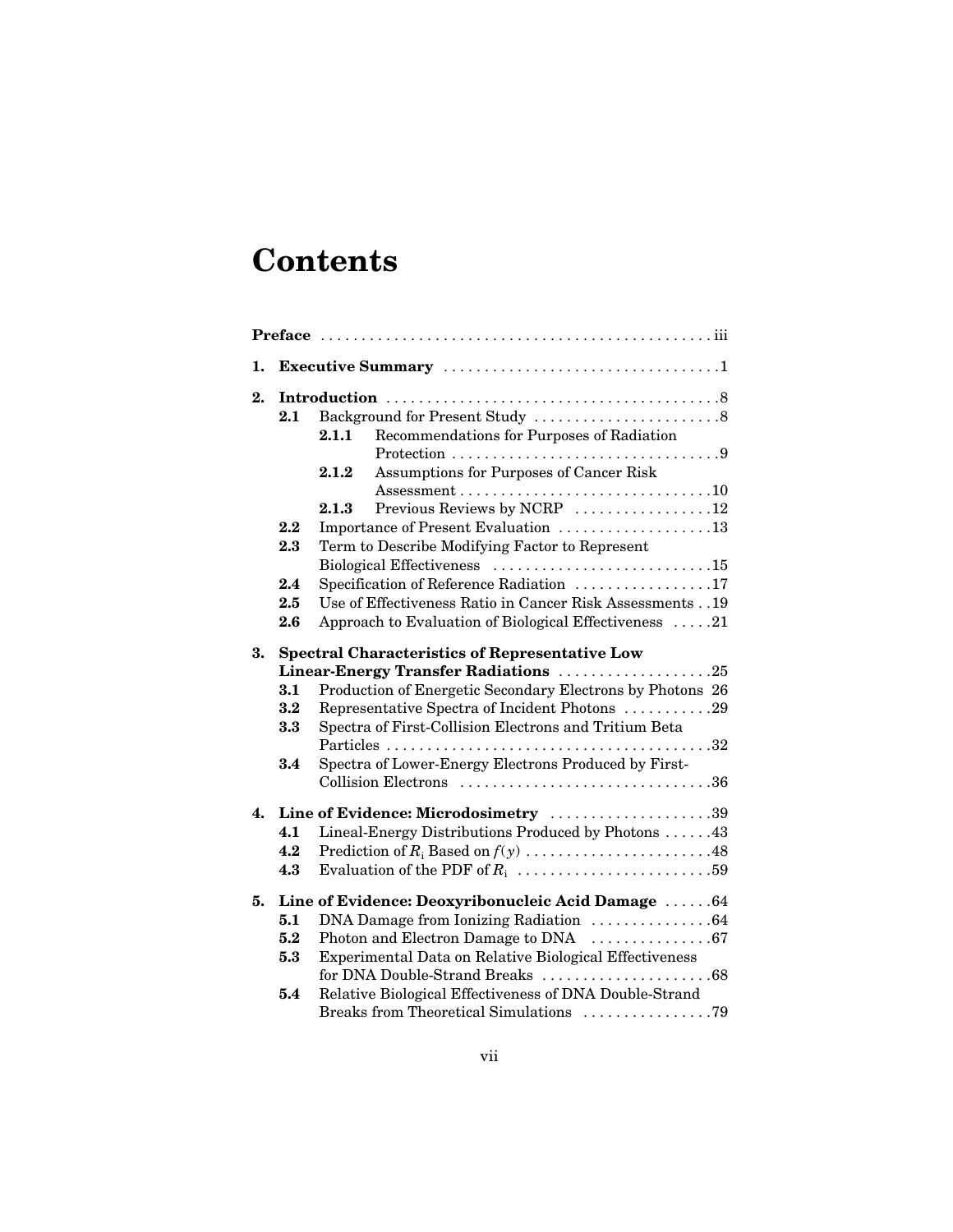## viii / CONTENTS

|    | 5.5            |                                                         | Enhancement of Relative Biological Effectiveness for      |  |  |
|----|----------------|---------------------------------------------------------|-----------------------------------------------------------|--|--|
|    |                |                                                         | Slow-Rejoining Double-Strand Breaks  85                   |  |  |
|    | 5.6            |                                                         | Enhancement of Relative Biological Effectiveness for      |  |  |
|    |                |                                                         | Complex Double-Strand Breaks from Simulations  90         |  |  |
|    | 5.7            |                                                         |                                                           |  |  |
|    | 5.8            |                                                         | Estimation of Probability Density Functions for $R_i$ of  |  |  |
|    |                |                                                         | Double-Strand Breaks and also with Enhancement for        |  |  |
|    |                |                                                         |                                                           |  |  |
|    |                | 5.8.1                                                   | PDFs of $R_i$ for 15 to 30 keV Photons  96                |  |  |
|    |                | 5.8.2                                                   |                                                           |  |  |
|    |                | 5.8.3                                                   | PDF of $R_i$ for 40 to 60 keV Photons  100                |  |  |
|    |                | 5.8.4                                                   | PDF of $R_i$ for >60 to 150 keV Photons  102              |  |  |
|    |                | 5.8.5                                                   | PDF of $R_i$ for Tritium Beta Particles  103              |  |  |
|    |                | 5.8.6                                                   | Summary of Recommended PDFs  103                          |  |  |
|    |                | 5.8.7                                                   | Relevance of $R_i$ for Initial DSBs in DNA 104            |  |  |
| 6. |                |                                                         | Line of Evidence: Cellular Radiobiology and Animal        |  |  |
|    | <b>Studies</b> |                                                         |                                                           |  |  |
|    | 6.1            |                                                         |                                                           |  |  |
|    | 6.2            |                                                         | Structural Chromosome Aberrations  106                    |  |  |
|    |                | 6.2.1                                                   | Studies Using Conventional Giemsa Staining . 107          |  |  |
|    |                | 6.2.2                                                   | Difficulties with Studies Using Giemsa                    |  |  |
|    |                |                                                         |                                                           |  |  |
|    |                | 6.2.3                                                   | Studies Using FISH and mFISH  116                         |  |  |
|    | 6.3            |                                                         |                                                           |  |  |
|    | 6.4            |                                                         | Cell Survival and Cell Killing  122                       |  |  |
|    | 6.5            |                                                         |                                                           |  |  |
|    | 6.6            | Cellular Transformation  129                            |                                                           |  |  |
|    | 6.7            | Effects in Cells (in vitro and in vivo) from Low-Energy |                                                           |  |  |
|    |                | Radionuclide Emissions  131                             |                                                           |  |  |
|    | 6.8            | Other Considerations of Cellular Effects  137           |                                                           |  |  |
|    | 6.9            | Studies of Cancer and Other Organ Endpoints in Whole    |                                                           |  |  |
|    |                |                                                         |                                                           |  |  |
|    |                | 6.9.1                                                   | Studies with External Radiation  138                      |  |  |
|    |                | 6.9.2                                                   | Studies with Radionuclides Incorporated in                |  |  |
|    |                |                                                         |                                                           |  |  |
|    | 6.10           |                                                         | Development of Probability Density Functions of $R_i$ 142 |  |  |
|    |                | 6.10.1                                                  | Photons of Energy 1.5 keV $(Al_K)$ 142                    |  |  |
|    |                | $\boldsymbol{6.10.2}$                                   | Photons of Energy 15 to 30 keV 143                        |  |  |
|    |                | 6.10.3                                                  | Photons of Energy 40 to 60 keV or $>60$ to                |  |  |
|    |                |                                                         |                                                           |  |  |
|    |                | 6.10.4                                                  | Tritium Beta Particles  145                               |  |  |
|    | 6.11           |                                                         |                                                           |  |  |
|    |                |                                                         |                                                           |  |  |
| 7. |                |                                                         | Line of Evidence: Human Epidemiology  149                 |  |  |
|    | 7.1            |                                                         |                                                           |  |  |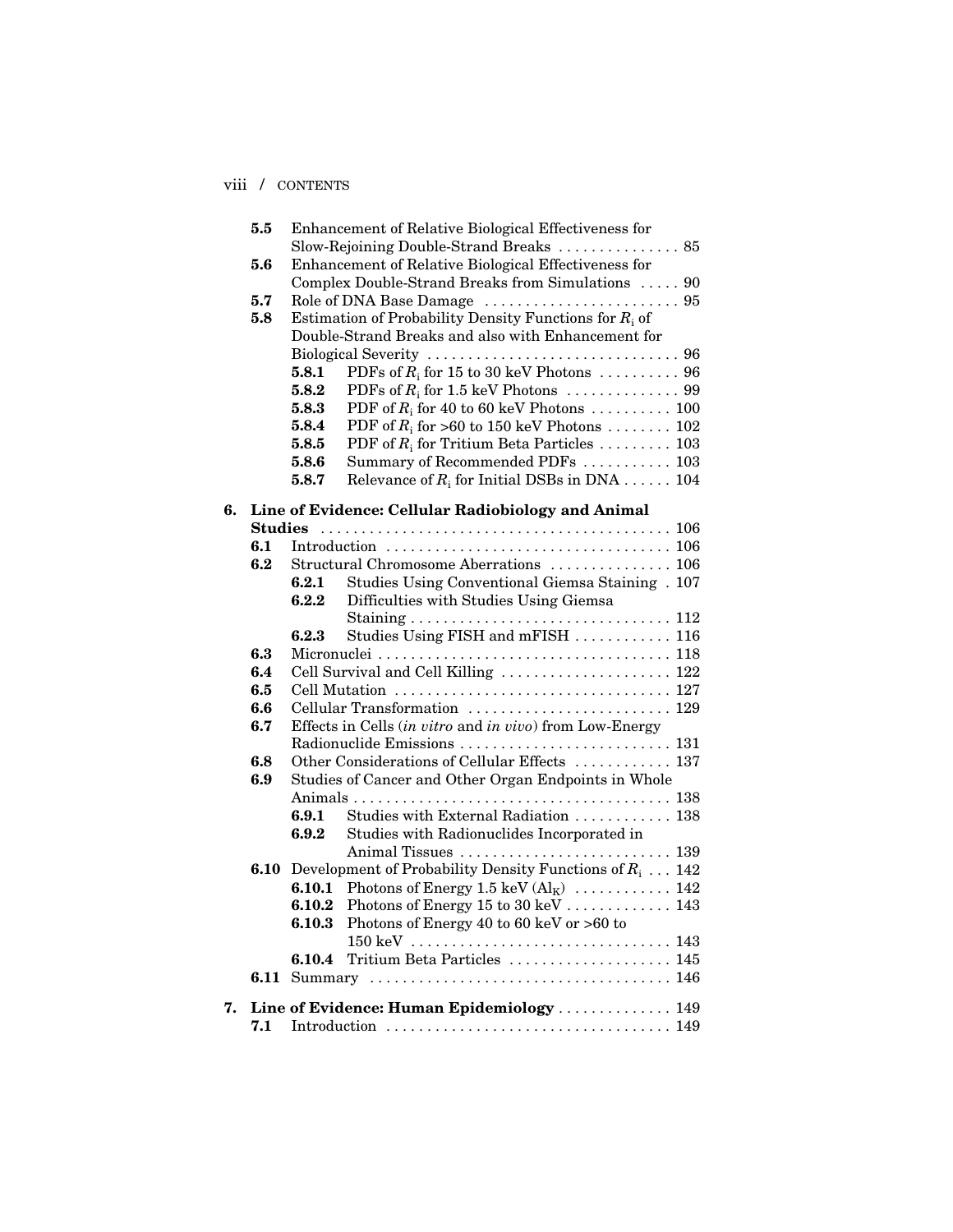CONTENTS / ix

|    | 7.2            | Discussion of Epidemiologic Methods 149                                                                      |                                                               |  |  |  |  |
|----|----------------|--------------------------------------------------------------------------------------------------------------|---------------------------------------------------------------|--|--|--|--|
|    |                | 7.2.1                                                                                                        | Representations of Excess Cancer Risks in                     |  |  |  |  |
|    |                |                                                                                                              | Radiation Epidemiologic Studies 150                           |  |  |  |  |
|    |                | ${\bf 7.2.2}$                                                                                                | Transfer of Risks Between Populations of                      |  |  |  |  |
|    |                |                                                                                                              | Different Nationalities 151                                   |  |  |  |  |
|    |                | 7.2.3                                                                                                        | Comparisons of Risks from Different Types of                  |  |  |  |  |
|    |                |                                                                                                              |                                                               |  |  |  |  |
|    |                | 7.2.4                                                                                                        | Other Complications in Comparing Estimated                    |  |  |  |  |
|    |                |                                                                                                              | Risks in Different Populations 154                            |  |  |  |  |
|    | 7.3            |                                                                                                              | Limitations of Available Epidemiologic Studies 155            |  |  |  |  |
|    | 7.4            |                                                                                                              | Comparisons of Results of Epidemiologic Studies 157           |  |  |  |  |
|    |                | 7.4.1                                                                                                        | Studies of All Cancers 157                                    |  |  |  |  |
|    |                | 7.4.2                                                                                                        | Studies of Leukemia Excluding Chronic                         |  |  |  |  |
|    |                |                                                                                                              | Lymphocytic Leukemia 159                                      |  |  |  |  |
|    |                | 7.4.3                                                                                                        | Studies of Lung Cancer 163                                    |  |  |  |  |
|    |                | 7.4.4                                                                                                        | Studies of Breast Cancer 165                                  |  |  |  |  |
|    |                | 7.4.5                                                                                                        | Studies of Thyroid Cancer 172                                 |  |  |  |  |
|    | 7.5            |                                                                                                              | Summary and Conclusions 178                                   |  |  |  |  |
|    | 7.6            |                                                                                                              | Proposed Subjective Probability Density Function of $R_i$     |  |  |  |  |
|    |                |                                                                                                              |                                                               |  |  |  |  |
| 8. |                |                                                                                                              | <b>Elicitation of Judgments and Processing of Probability</b> |  |  |  |  |
|    |                |                                                                                                              | Density Functions of the Effectiveness Ratio 184              |  |  |  |  |
|    | 8.1            |                                                                                                              | Probability Elicitation Strategies 185                        |  |  |  |  |
|    | 8.2            |                                                                                                              |                                                               |  |  |  |  |
|    | 8.3            |                                                                                                              | Decomposition Modeling 187                                    |  |  |  |  |
|    | 8.4            |                                                                                                              | An Alternative Formulation for Decomposition                  |  |  |  |  |
|    |                |                                                                                                              |                                                               |  |  |  |  |
|    | 8.5            |                                                                                                              | Decomposition Probability Assessment 192                      |  |  |  |  |
|    | 8.6            |                                                                                                              |                                                               |  |  |  |  |
|    | 8.7            |                                                                                                              | Sensitivity Analysis of Research Thread Contributions .195    |  |  |  |  |
|    | 8.8            |                                                                                                              |                                                               |  |  |  |  |
|    |                |                                                                                                              |                                                               |  |  |  |  |
| 9. |                |                                                                                                              | Conclusions and Recommendations 201                           |  |  |  |  |
|    | 9.1            | Conclusions $\ldots \ldots \ldots \ldots \ldots \ldots \ldots \ldots \ldots \ldots \ldots \ldots \ldots 201$ |                                                               |  |  |  |  |
|    | 9.2            |                                                                                                              | Research Recommendations 205                                  |  |  |  |  |
|    |                |                                                                                                              | Appendix A. Input Data from the Holistic and                  |  |  |  |  |
|    |                |                                                                                                              | Decomposition Elicitations 206                                |  |  |  |  |
|    | $\mathbf{A.1}$ |                                                                                                              | Input Data for the Holistic Elicitation 206                   |  |  |  |  |
|    | A.2            |                                                                                                              | Input Data for the Decomposition Elicitation 206              |  |  |  |  |
|    |                |                                                                                                              |                                                               |  |  |  |  |
|    |                |                                                                                                              | Abbreviations and Acronyms 225                                |  |  |  |  |
|    |                |                                                                                                              |                                                               |  |  |  |  |
|    |                |                                                                                                              |                                                               |  |  |  |  |
|    |                |                                                                                                              |                                                               |  |  |  |  |